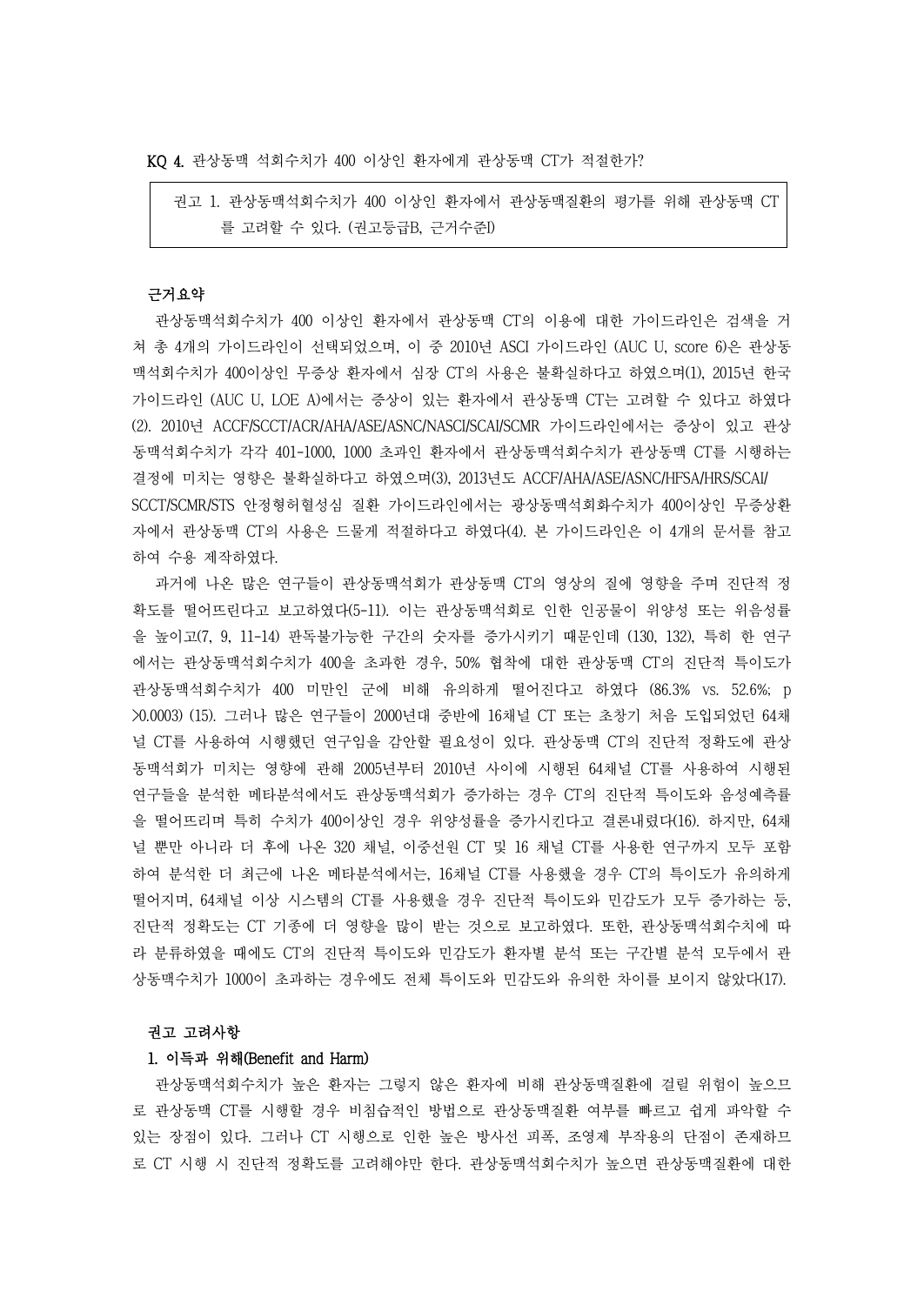CT의 진단적 정확도를 떨어뜨릴 수 있기 때문에, 높은 관상동맥석회수치에도 불구하고 진단적 정확 도를 유지할 수 있는 최신 기종의 CT에서 적절한 재구성 방법 등을 이용하여 CT를 시행해서 이를 극복할 수 있어야 한다.

## 2. 국내 수용성과 적용성(Acceptability and Applicability)

우리나라의 경우 다른 나라에 비해 병원의 CT 보유율이 높고 특히 대형병원은 64 채널이상의 CT를 거의 대부분 보유하고 있기 때문에 접근성이 좋다. 따라서 진료지침의 국내 수용성에는 큰 무 리가 없을 것으로 판단된다. 그러나 건강보험적용 여부와 관련된 검사비용과 방사선 위해성, 조영제 부작용 등에 따른 환자의 부담감 등에 있어서는 실제 적용하는데 어려운 측면도 존재할 수 있겠다.<br>수용성과 적용성 평가표는 부록2에 제시되었다.

# 3. 검사별 방사선량

관상동맥 (심장) CT 3. 방사선량은 본문 P.1에 제시되었다.

# 참고문헌

1. ASCI CCT & CMR Guideline Working Group, Tsai IC, Choi BW, Chan C, Jinzaki M, Kitagawa K, Yong HS, Yu W; Asian Society of Cardiovascular Imaging Cardiac Computer Tomography and Cardiac Magnetic Resonance Imaging Guideline Working Group. ASCI 2010 appropriateness criteria for cardiac computed tomography: a report of the Asian Society of Cardiovascular Imaging Cardiac Computed Tomography and Cardiac Magnetic Resonance Imaging Guideline Working Group. Int J Cardiovasc Imaging. 2010;26:1-15.

2. Kim YJ, Yong HS, Kim SM, Kim JA, Yang DH, Hong YJ; Korean Society of Radiology; Korean Society of Cardiology. Korean guidelines for the appropriate use of cardiac CT. Korean J Radiol. 2015;16(2):251-85.

3. Taylor AJ, Cerqueira M, Hodgson JM, Mark D, Min J, O'Gara P, Rubin GD; American College of Cardiology Foundation Appropriate Use Criteria Task Force; Society of Cardiovascular Computed Tomography; American College of Radiology; American Heart Association; American Society of Echocardiography; American Society of Nuclear Cardiology; North American Society for Cardiovascular Imaging; Society for Cardiovascular Angiography and Interventions; Society for Cardiovascular Magnetic Resonance, Kramer CM, Berman D, Brown A, Chaudhry FA, Cury RC, Desai MY, Einstein AJ, Gomes AS, Harrington R, Hoffmann U, Khare R, Lesser J, McGann C, Rosenberg A, Schwartz R, Shelton M, Smetana GW, Smith SC Jr. ACCF/SCCT/ACR/AHA/ASE/ASNC/NASCI/SCAI/SCMR 2010 appropriate use criteria for cardiac computed tomography. A report of the American College of Cardiology Foundation Appropriate Use Criteria Task Force, the Society of Cardiovascular Computed Tomography, the American College of Radiology, the American Heart Association, the American Society of Echocardiography, the American Society of Nuclear Cardiology, the North American Society for Cardiovascular Imaging, the Society for Cardiovascular Angiography and Interventions, and the Society for Cardiovascular Magnetic Resonance. J Am Coll Cardiol. 2010 Nov 23;56(22):1864-94.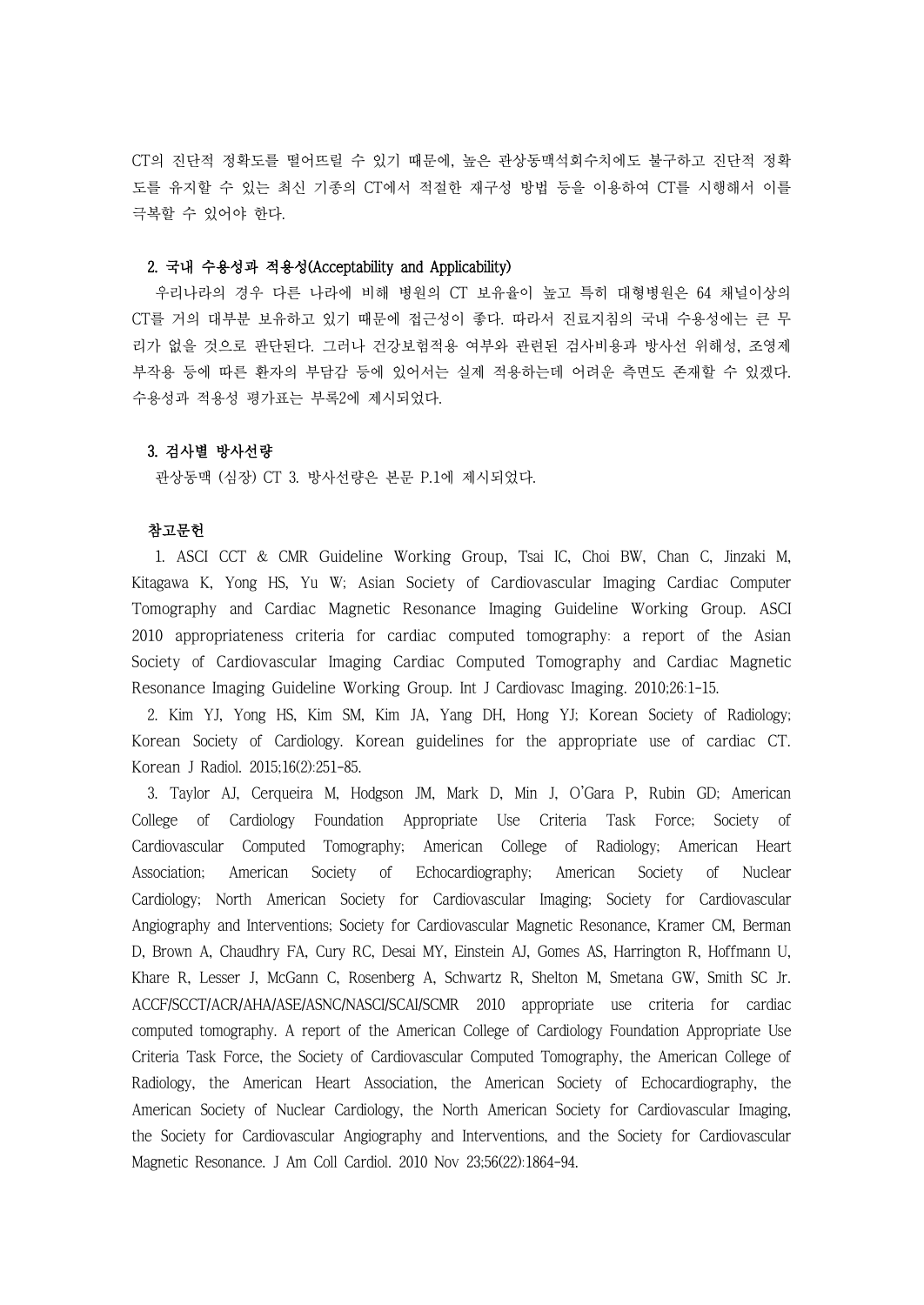4. Wolk MJ, Bailey SR, Doherty JU, Douglas PS, Hendel RC, Kramer CM, Min JK, Patel MR, Rosenbaum L, Shaw LJ, Stainback RF, Allen JM; American College of Cardiology Foundation Appropriate Use Criteria Task Force. ACCF/AHA/ASE/ASNC/HFSA/HRS/SCAI<br>/SCCT/SCMR/STS 2013 multimodality appropriate use criteria for the detection and risk

assessment of stable ischemic heart disease: a report of the American College of Cardiology Foundation Appropriate Use Criteria Task Force, American Heart Association, American Society of Echocardiography, American Society of Nuclear Cardiology, Heart Failure Society of America, Heart Rhythm Society, Society for Cardiovascular Angiography and Interventions, Society of Cardiovascular Computed Tomography, Society for Cardiovascular Magnetic Resonance, and Society of Thoracic Surgeons. J Am Coll Cardiol. 2014 Feb 4;63(4):380-406.

5. Arbab-Zadeh A, Miller JM, Rochitte CE, Dewey M, Niinuma H, Gottlieb I, et al. Diagnostic accuracy of computed tomography coronary angiography according to pretest probability of coronary artery disease and severity of coronary arterial calcification. The CORE-64 (Coronary Artery Evaluation Using 64-Row Multidetector Computed Tomography Angiography) International Multicenter Study. J Am Coll Cardiol 2012;59:379-387.

6. Stolzmann P, Scheffel H, Leschka S, Plass A, Baumüller S, Marincek B, et al. Influence of calcifications on diagnostic accuracy of coronary CT angiography using prospective ECG triggering. AJR Am J Roentgenol 2008;191:1684-1689.

7. Raff GL, Gallagher MJ, O'Neill WW, Goldstein JA. Diagnostic accuracy of noninvasive coronary angiography using 64-slice spiral computed tomography. J Am Coll Cardiol 2005;46:552-557.

8. Ong TK, Chin SP, Liew CK, Chan WL, Seyfarth MT, Liew HB, et al. Accuracy of 64-row multidetector computed tomography in detecting coronary artery disease in 134 symptomatic patients: influence of calcification. Am Heart J 2006;151:1323.e1-1323.e6.

9. Leschka S, Alkadhi H, Plass A, Desbiolles L, Grünenfelder J, Marincek B, et al. Accuracy of MSCT coronary angiography with 64-slice technology: first experience. Eur Heart J 2005;26:1482-1487.

10. Gutstein A, Wolak A, Lee C, Dey D, Ohba M, Suzuki Y, et al. Predicting success of prospective and retrospective gating with dual-source coronary computed tomography angiography: development of selection criteria and initial experience. J Cardiovasc Comput Tomogr 2008;2:81-90.

11. Alkadhi H, Scheffel H, Desbiolles L, Gaemperli O, Stolzmann P, Plass A, et al. Dual-source computed tomography coronary angiography: influence of obesity, calcium load, and heart rate on diagnostic accuracy. Eur Heart J 2008;29:766-776.

12. Pugliese F, Mollet NR, Runza G, van Mieghem C, Meijboom WB, Malagutti P, et al. Diagnostic accuracy of non-invasive 64-slice CT coronary angiography in patients with stable angina pectoris. Eur Radiol 2006;16:575-582.

13. Morgan-Hughes GJ, Roobottom CA, Owens PE, Marshall AJ. Highly accurate coronary angiography with submillimetre, 16 slice computed tomography. Heart 2005;91:308-313.